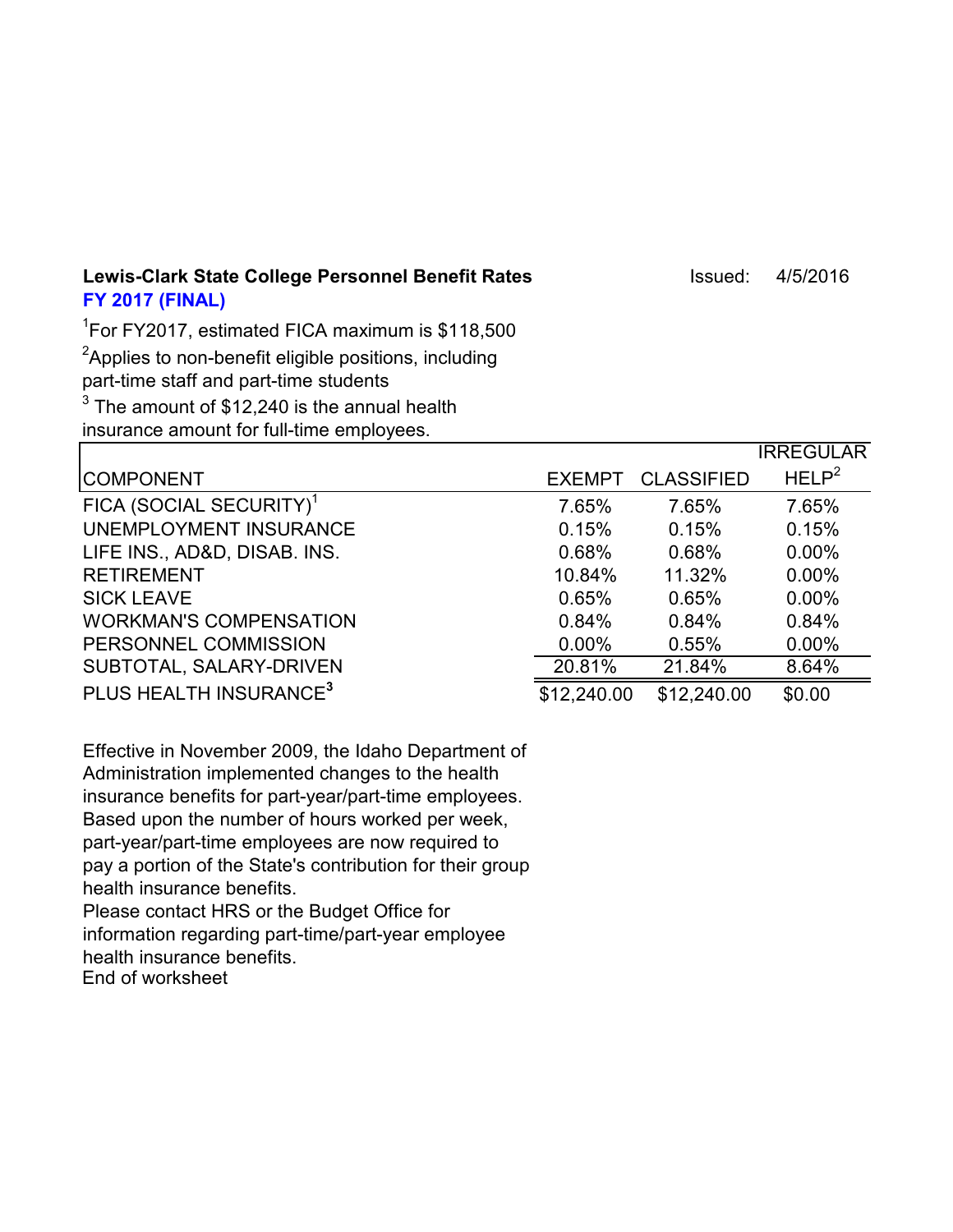## **FY2017 Fringe Benefit Costs**

## **Full-time Exempt Staff/Faculty**

Effective July 1, 2016

| <u>*Exempt Staff Minimum</u> |             |                 |           |            |       |           |                  |             |        |        |                       |
|------------------------------|-------------|-----------------|-----------|------------|-------|-----------|------------------|-------------|--------|--------|-----------------------|
|                              |             |                 | Life, ADD |            | Sick  | Workman's | Pers.            |             |        | Total  | Fringe As             |
| Annual                       | <b>FICA</b> | Unemp.          | Disab.    | Retirement | Leave | Comp      | Comm.            | Health      | Total  |        | Personnel % of Annual |
| Salary                       | 7.65%       | 0.15%           | 0.68%     | 10.84%     | 0.65% | 0.84%     | $0.00\%$         | \$1,020/mth | Fringe | Cost   | Salary                |
| 30,000                       | 2,295       | $\overline{45}$ | 203       | 3,252      | 195   | 252       | $\overline{0}$   | 12,240      | 18,482 | 48,482 | 62%                   |
| 30,805                       | 2,357       | 46              | 208       | 3,339      | 200   | 259       | $\boldsymbol{0}$ | 12,240      | 18,649 | 49,454 | 61%                   |
| 31,000                       | 2,372       | 47              | 209       | 3,360      | 202   | 260       | $\boldsymbol{0}$ | 12,240      | 18,690 | 49,690 | 60%                   |
| 32,000                       | 2,448       | 48              | 216       | 3,469      | 208   | 269       | $\boldsymbol{0}$ | 12,240      | 18,898 | 50,898 | 59%                   |
| 33,000                       | 2,525       | 50              | 223       | 3,577      | 215   | 277       | $\boldsymbol{0}$ | 12,240      | 19,106 | 52,106 | 58%                   |
| 34,000                       | 2,601       | 51              | 230       | 3,686      | 221   | 286       | $\boldsymbol{0}$ | 12,240      | 19,314 | 53,314 | 57%                   |
| 35,000                       | 2,678       | 53              | 236       | 3,794      | 228   | 294       | $\boldsymbol{0}$ | 12,240      | 19,522 | 54,522 | 56%                   |
| $*35,901$                    | 2,746       | 54              | 242       | 3,892      | 233   | 302       | $\overline{0}$   | 12,240      | 19,709 | 55,610 | 55%                   |
| 36,000                       | 2,754       | 54              | 243       | 3,902      | 234   | 302       | $\boldsymbol{0}$ | 12,240      | 19,730 | 55,730 | 55%                   |
| 37,000                       | 2,831       | 56              | 250       | 4,011      | 241   | 311       | $\boldsymbol{0}$ | 12,240      | 19,938 | 56,938 | 54%                   |
| 38,000                       | 2,907       | 57              | 257       | 4,119      | 247   | 319       | $\boldsymbol{0}$ | 12,240      | 20,146 | 58,146 | 53%                   |
|                              | 2,984       | 59              | 263       | 4,228      | 254   | 328       |                  | 12,240      | 20,354 |        | 52%                   |
| 39,000                       |             |                 |           |            |       |           | $\boldsymbol{0}$ |             |        | 59,354 |                       |
| 40,000                       | 3,060       | 60              | 270       | 4,336      | 260   | 336       | $\boldsymbol{0}$ | 12,240      | 20,562 | 60,562 | 51%                   |
| 41,000                       | 3,137       | 62              | 277       | 4,444      | 267   | 344       | $\boldsymbol{0}$ | 12,240      | 20,770 | 61,770 | 51%                   |
| 42,000                       | 3,213       | 63              | 284       | 4,553      | 273   | 353       | $\boldsymbol{0}$ | 12,240      | 20,978 | 62,978 | 50%                   |
| 43,000                       | 3,290       | 65              | 290       | 4,661      | 280   | 361       | $\boldsymbol{0}$ | 12,240      | 21,186 | 64,186 | 49%                   |
| 44,000                       | 3,366       | 66              | 297       | 4,770      | 286   | 370       | $\boldsymbol{0}$ | 12,240      | 21,394 | 65,394 | 49%                   |
| 45,000                       | 3,443       | 68              | 304       | 4,878      | 293   | 378       | $\boldsymbol{0}$ | 12,240      | 21,602 | 66,602 | 48%                   |
| 46,000                       | 3,519       | 69              | 311       | 4,986      | 299   | 386       | $\boldsymbol{0}$ | 12,240      | 21,810 | 67,810 | 47%                   |
| 47,000                       | 3,596       | 71              | 317       | 5,095      | 306   | 395       | $\boldsymbol{0}$ | 12,240      | 22,018 | 69,018 | 47%                   |
| 48,000                       | 3,672       | 72              | 324       | 5,203      | 312   | 403       | $\boldsymbol{0}$ | 12,240      | 22,226 | 70,226 | 46%                   |
| 49,000                       | 3,749       | 74              | 331       | 5,312      | 319   | 412       | $\boldsymbol{0}$ | 12,240      | 22,434 | 71,434 | 46%                   |
| 50,000                       | 3,825       | 75              | 338       | 5,420      | 325   | 420       | $\boldsymbol{0}$ | 12,240      | 22,643 | 72,643 | 45%                   |
| 51,000                       | 3,902       | 77              | 344       | 5,528      | 332   | 428       | $\boldsymbol{0}$ | 12,240      | 22,851 | 73,851 | 45%                   |
| 52,000                       | 3,978       | 78              | 351       | 5,637      | 338   | 437       | $\boldsymbol{0}$ | 12,240      | 23,059 | 75,059 | 44%                   |
| 53,000                       | 4,055       | 80              | 358       | 5,745      | 345   | 445       | $\boldsymbol{0}$ | 12,240      | 23,267 | 76,267 | 44%                   |
| 54,000                       | 4,131       | 81              | 365       | 5,854      | 351   | 454       | $\boldsymbol{0}$ | 12,240      | 23,475 | 77,475 | 43%                   |
| 55,000                       | 4,208       | 83              | 371       | 5,962      | 358   | 462       | $\boldsymbol{0}$ | 12,240      | 23,683 | 78,683 | 43%                   |
| 56,000                       | 4,284       | 84              | 378       | 6,070      | 364   | 470       | $\boldsymbol{0}$ | 12,240      | 23,891 | 79,891 | 43%                   |
| 57,000                       | 4,361       | 86              | 385       | 6,179      | 371   | 479       | $\boldsymbol{0}$ | 12,240      | 24,099 | 81,099 | 42%                   |
| 58,000                       | 4,437       | 87              | 392       | 6,287      | 377   | 487       | $\boldsymbol{0}$ | 12,240      | 24,307 | 82,307 | 42%                   |
| 59,000                       | 4,514       | 89              | 398       | 6,396      | 384   | 496       | $\boldsymbol{0}$ | 12,240      | 24,515 | 83,515 | 42%                   |
| 60,000                       | 4,590       | 90              | 405       | 6,504      | 390   | 504       | $\mathbf{0}$     | 12,240      | 24,723 | 84,723 | 41%                   |
| 61,000                       | 4,667       | 92              | 412       | 6,612      | 397   | 512       | $\boldsymbol{0}$ | 12,240      | 24,931 | 85,931 | 41%                   |
| 62,000                       | 4,743       | 93              | 419       | 6,721      | 403   | 521       | $\boldsymbol{0}$ | 12,240      | 25,139 | 87,139 | 41%                   |
| 63,000                       | 4,820       | 95              | 425       | 6,829      | 410   | 529       | $\boldsymbol{0}$ | 12,240      | 25,347 | 88,347 | 40%                   |
|                              |             |                 |           |            |       |           |                  |             |        |        |                       |
| 64,000                       | 4,896       | 96              | 432       | 6,938      | 416   | 538       | $\boldsymbol{0}$ | 12,240      | 25,555 | 89,555 | 40%                   |
| 65,000                       | 4,973       | 98              | 439       | 7,046      | 423   | 546       | $\boldsymbol{0}$ | 12,240      | 25,763 | 90,763 | 40%                   |
| 66,000                       | 5,049       | 99              | 446       | 7,154      | 429   | 554       | $\boldsymbol{0}$ | 12,240      | 25,971 | 91,971 | 39%                   |
| 67,000                       | 5,126       | 101             | 452       | 7,263      | 436   | 563       | $\boldsymbol{0}$ | 12,240      | 26,179 | 93,179 | 39%                   |
| 68,000                       | 5,202       | 102             | 459       | 7,371      | 442   | 571       | $\boldsymbol{0}$ | 12,240      | 26,387 | 94,387 | 39%                   |
| 69,000                       | 5,279       | 104             | 466       | 7,480      | 449   | 580       | $\boldsymbol{0}$ | 12,240      | 26,595 | 95,595 | 39%                   |
| 70,000                       | 5,355       | 105             | 473       | 7,588      | 455   | 588       | $\boldsymbol{0}$ | 12,240      | 26,804 | 96,804 | 38%                   |
| End of worksheet             |             |                 |           |            |       |           |                  |             |        |        |                       |